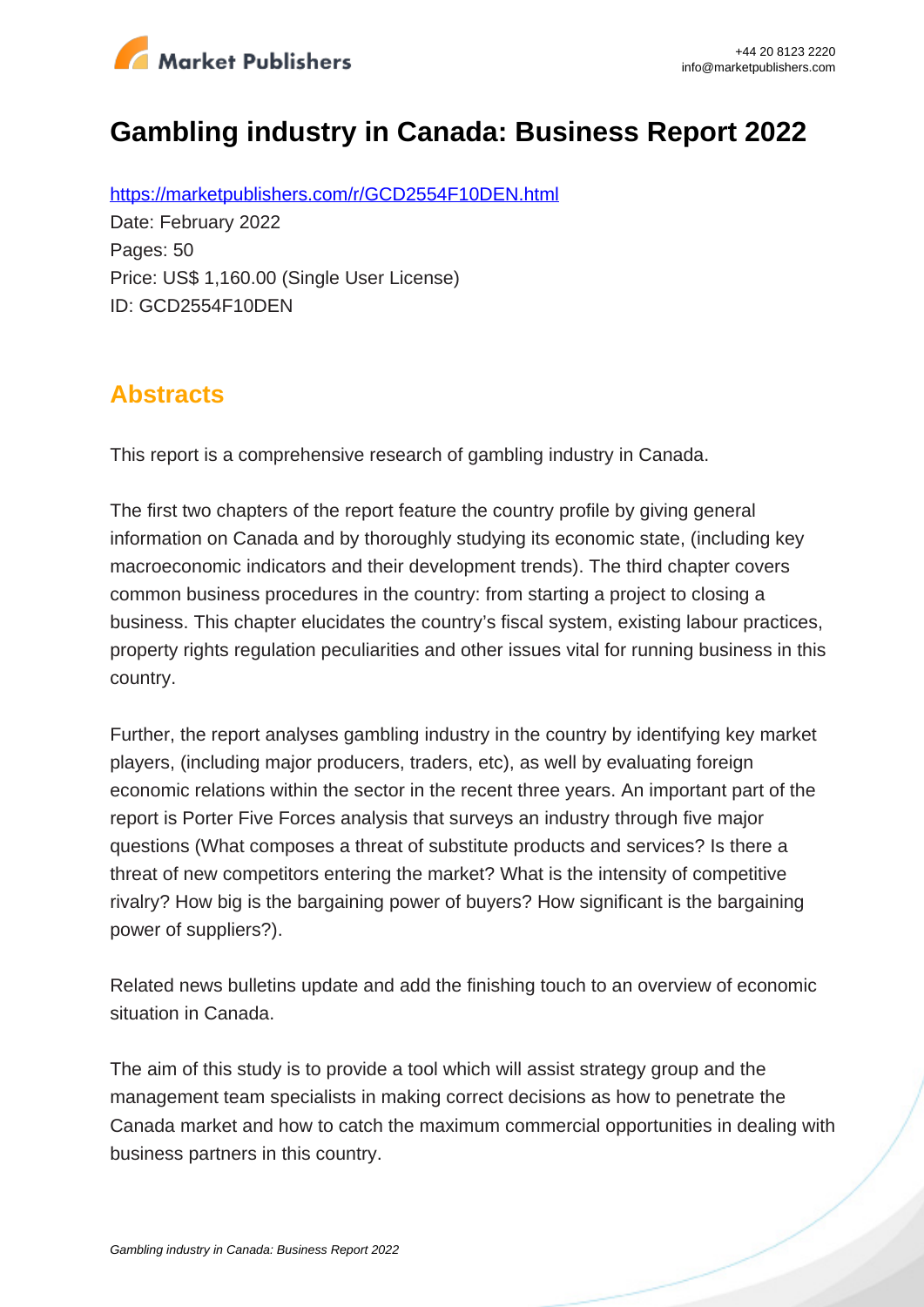

## **Contents**

## **1. CANADA: COUNTRY PROFILE**

- 1.1. Geographical position
- 1.2. Historical background
- 1.3. Demography
- 1.4. Administrative divisions
- 1.5. Political situation
- 1.6. Economic situation
- 1.7. Foreign relations

1.8. Social environment and culture. Cultural differences and their impact on business negotiations

### **2. CANADA: FINANCIAL AND ECONOMIC PROFILE**

- 2.1. Country's Gross Domestic Product (GDP): historical trends and projection
- 2.2. Industrial production outlook
- 2.3. Canada foreign trade
- 2.4. Current investment climate
- 2.5. Labor market overview. Current employment state
- 2.6. Ratings by major rating agencies

#### **3. PECULIARITIES OF DOING BUSINESS IN CANADA**

- 3.1. Procedures for starting a business
- 3.2. Routine for building permits obtaining
- 3.3. Registration of ownership rights
- 3.4. Basic terms of providing business loans by banks
- 3.5. Measures for investments protection
- 3.6. Tax system
- 3.7. Foreign trade transactions
- 3.8. Debt collection
- 3.9. Business liquidation

### **4. CANADA GAMBLING INDUSTRY OVERVIEW**

#### **5. CANADA GAMBLING INDUSTRY PORTER FIVE FORCES ANALYSIS**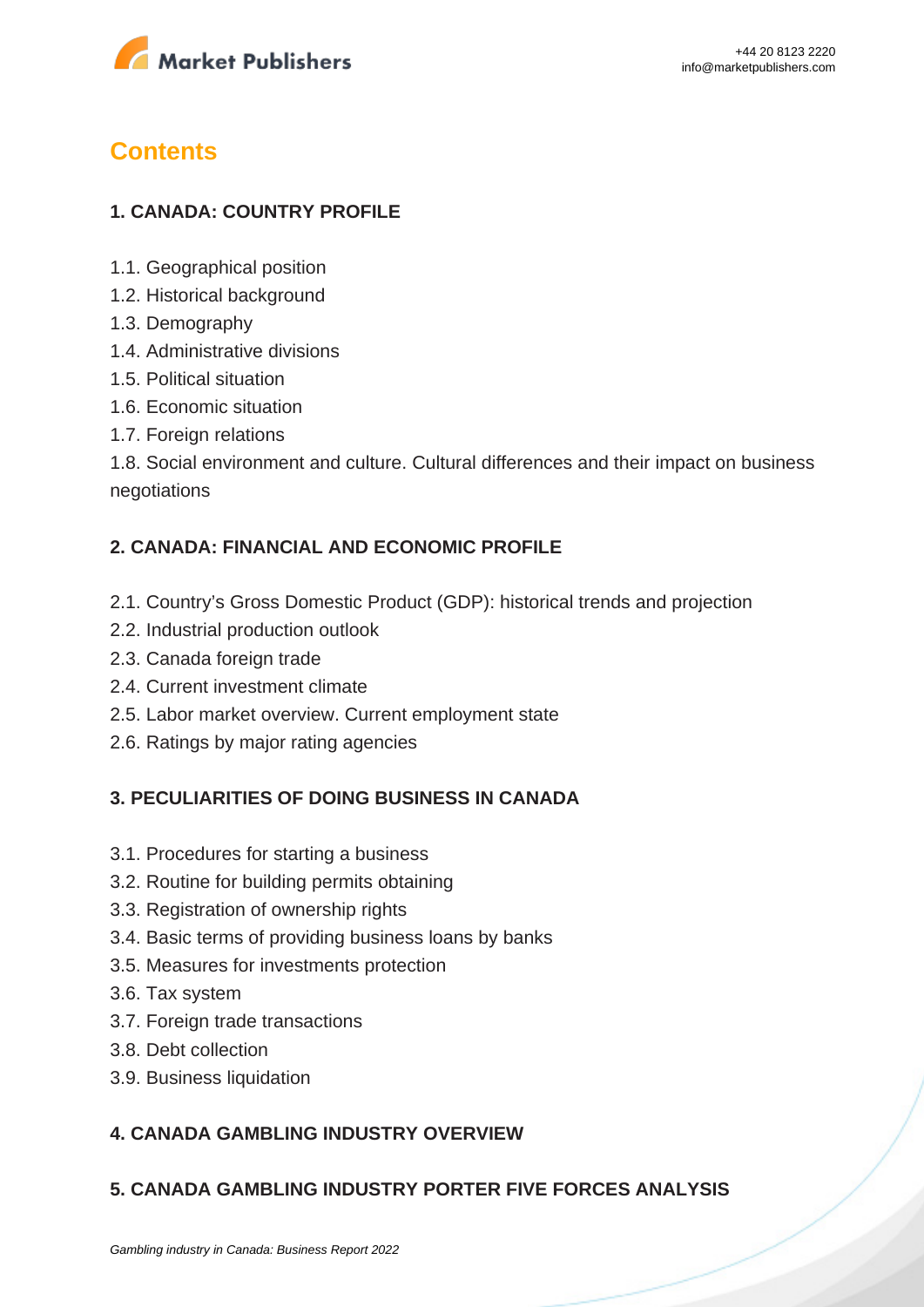

#### **6. CANADA ECONOMY NEWS AND ANALYSIS DIGEST**

\*Please note that Gambling industry in Canada: Business Report 2022 is a half ready publication.

 It only requires updating with the help of new data that are constantly retrieved from Publisher's databases and other sources. This updating process takes 3-5 business days after order is placed. Thus, our clients always obtain a revised and updated version of each report. Please also note that we do not charge for such an updating procedure. Business Analytic Center (BAC) has information for more than 25,000 different products available but it is impossible to have all reports updated immediately. That is why it takes 3-5 days to update a report after an order is received.